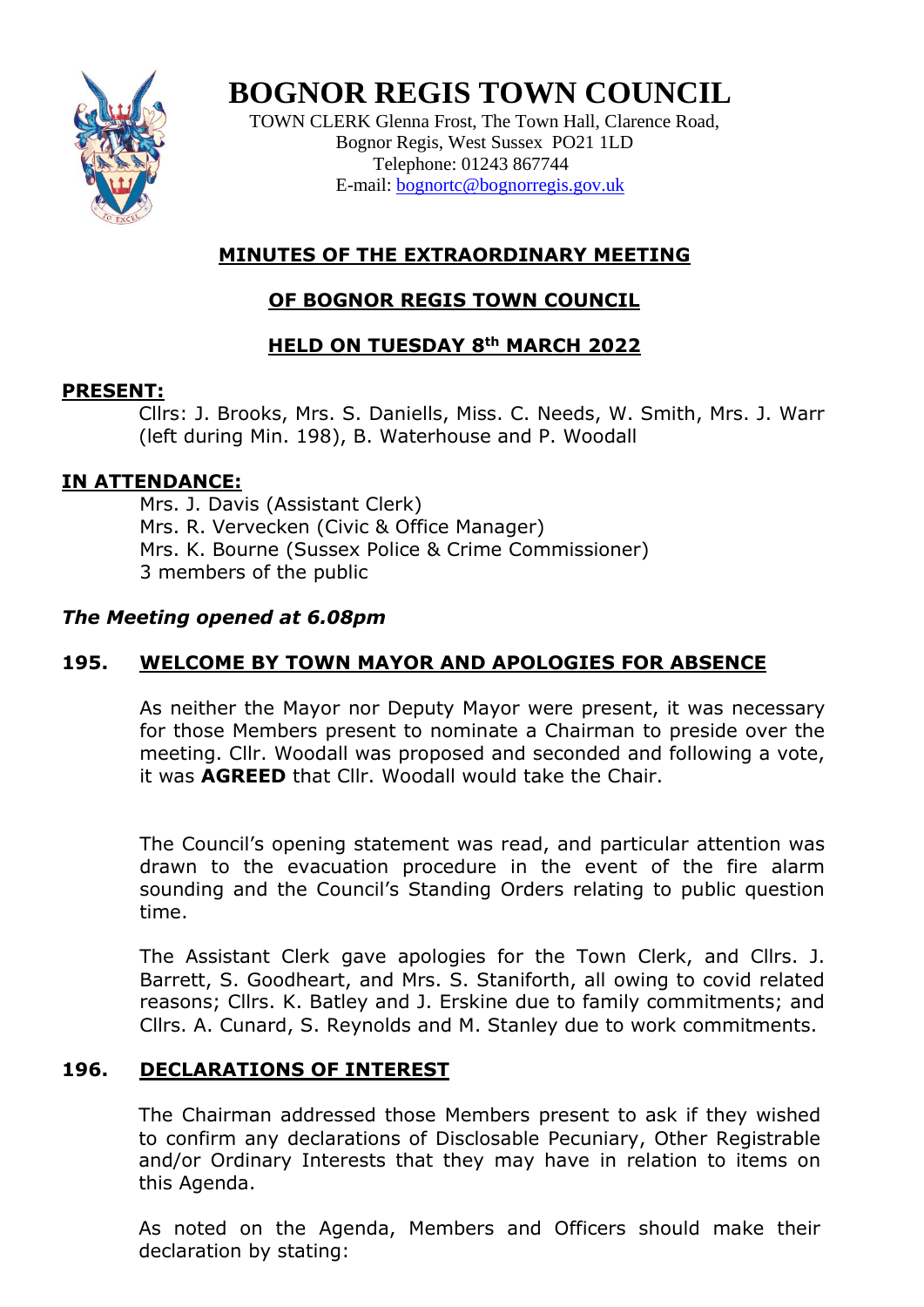- a) the item they have the Interest in
- b) whether it is a Disclosable Pecuniary, Other Registrable or Ordinary Interest
- c) the nature of the Interest
- d) if it is an Ordinary Interest whether they intend to temporarily leave the meeting for the discussion and vote
- e) if it is a Disclosable Pecuniary or Other Registrable Interest, and therefore must temporarily leave the meeting for the discussion and vote, whether they will be exercising their right to speak on this matter under Public Question Time.

They then need to re-declare their Interest and the nature of the Interest at the commencement of the item or when the Interest becomes apparent. They should request that it be recorded in the Minutes that they will leave the meeting and will neither take part in discussion, nor vote on the item.

As per the Agenda, it is each Member's own responsibility to notify the Monitoring Officer of all Disclosable Pecuniary, Other Registrable or Ordinary Interests notifiable under the Council's Code of Conduct, not already recorded on their Register of Interests Form, within 28 days.

The Chairman reminded Members to declare their Interests as any arise or again at the relative point in the meeting if they have already.

#### **197. ADJOURNMENT FOR PUBLIC QUESTION TIME AND STATEMENTS**

#### *The Chairman adjourned the Meeting at 6.11pm*

A member of the public asked whether Sussex Police could utilise with traffic cameras or traffic officers to check for defective lights on vehicles, particularly in unlit areas.

Another member of the public spoke about, what they believed to be, a lack of police presence in the Town Centre.

The Sussex and Police & Crime Commissioner, Mrs. Bourne, took note of the questions and stated that she would provide answers during the next agenda item.

#### *The Chairman reconvened the Meeting at 6.14pm*

#### **198. QUESTION AND ANSWER SESSION WITH THE SUSSEX POLICE AND CRIME COMMISSIONER, MRS. KATY BOURNE**

The acting Chairman welcomed the Sussex Police & Crime Commissioner Mrs. Katy Bourne, to the meeting. Mrs. Bourne thanked those present for taking the time to attend the meeting and explained that she would try to answer as many questions as possible, first addressing the questions raised by members of the public.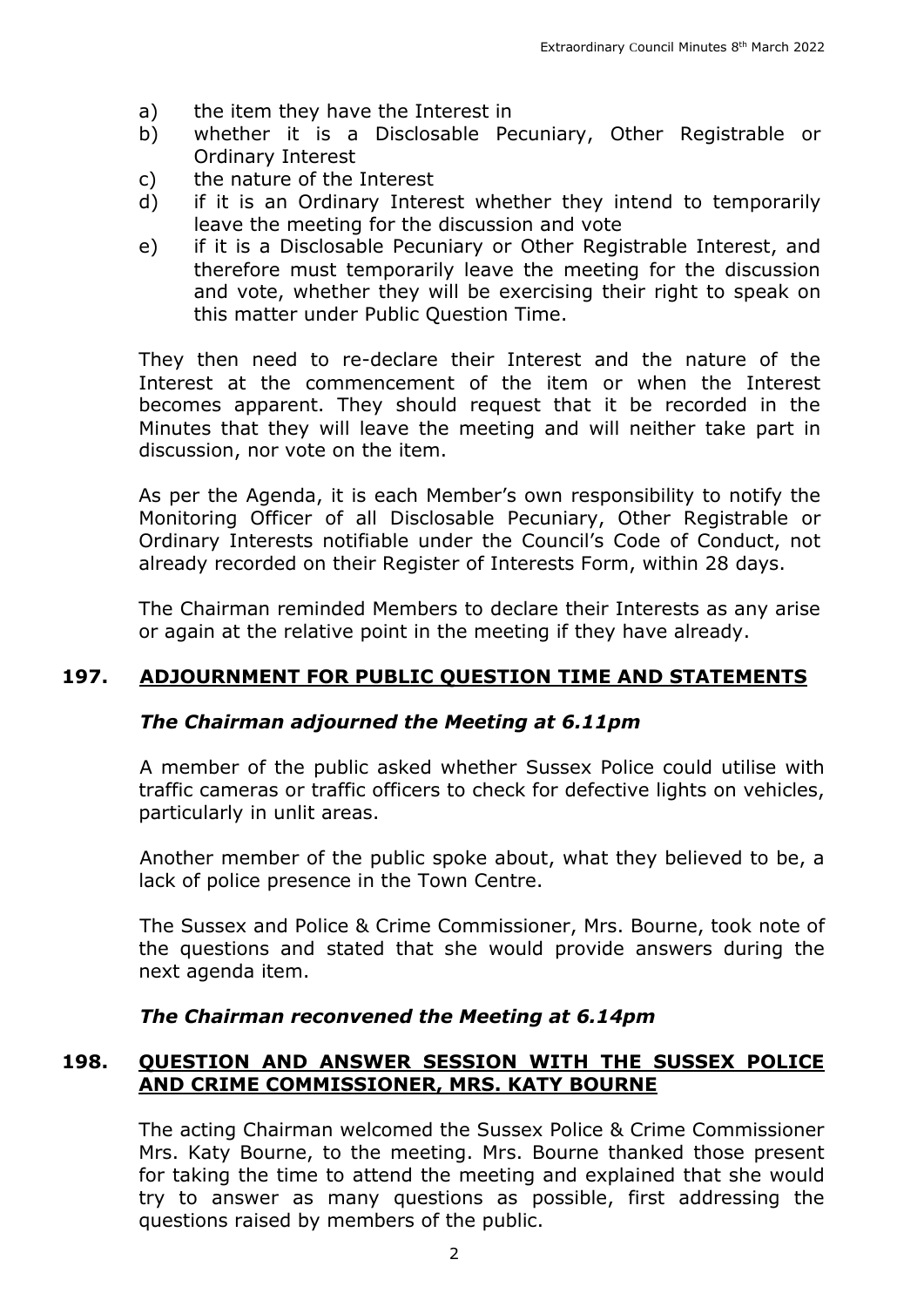**Q.** Defective headlights – A member of the public had raised concerns regarding the vast number of cars he had seen driving at night with defective headlights and highlighted the danger this inevitably causes, often without the driver even realising there was a problem. Mrs. Bourne was asked if anything was being done to crack down on this and listed numerous roads within the Town, where this problem was seemingly rife, along with persistent speeding.

**A.** Mrs. Bourne informed those present that these cases could be reported, although acknowledged the difficulty of being able to do this when cars are passing at speed. It is important that where possible, instances are reported to allow for more resources to be put into the offending areas. This can be done online (through 'Operation Crackdown'). Mrs. Bourne will also pass this information onto the new Chief Inspector Nick Bowman.

**Q.** Policing of Town Centre - Another member of the public commented on low policing numbers in the Town Centre, and queried when the increase in police presence, previously indicated by Sussex Police, would be evident, particularly in the Town Centre, which was often subjected to shoplifters. As a business owner, the member of the public emphasised that the crime levels in the Town Centre are a real concern for businesses and residents and that the Bognor Regis Business Improvement District (BID) are relied upon too heavily, for policing the area themselves, with PCSOs few and far between. As the precept had increased, the question was raised as to when more officers could be expected to be seen on the streets (particularly in the Town Centre) to stop the threat of offenders and reoffenders to Bognor Regis' businesses.

**A.** Mrs. Bourne acknowledged the concern of low police numbers in the Town. She reiterated that Sussex Police are recruiting through not only the Government 'Uplift Fund', which has recruited 126 new officers this year and 129 last year, but that using the extra precept, it is anticipated there will be 250 new officers, in addition to the above figures, by the end of March. This takes police officer levels to the same seen in 2010, which was a peak year. Although the precept had increased, Sussex Police are still the  $7<sup>th</sup>$  lowest precept area in the country. Policing has changed dramatically, with cyber crime now responsible for around 40% of all crimes reported, and this in turn has changed the role of officers, sometimes taking them off the streets.

**Q.** Magistrates sentencing - A member of the public expressed frustration at the sentencing by Magistrates Courts, which doesn't appear to be stopping the ever-growing problem of criminals reoffending. Suspended sentences were mentioned as an example of this, with offenders often going back into society, after appearing in court and continually reoffending, with not much evidence of any rehabilitation. This is a worry for businesses as the same offenders are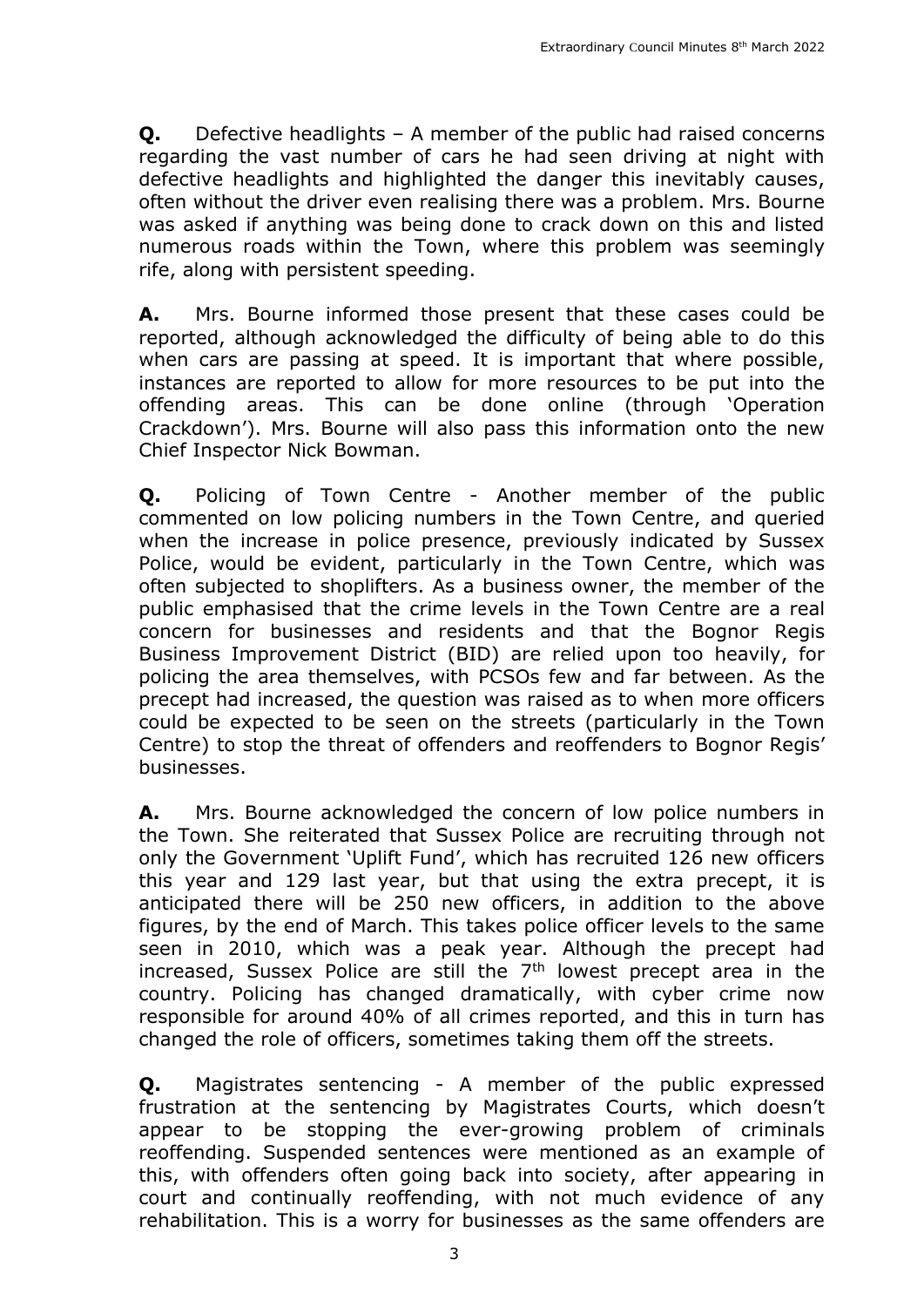committing crimes, such as shoplifting, on multiple occasions. Mrs. Bourne was asked for her opinion on this.

**A.** The Police and Crime Commissioner understood the concerns raised and admitted that in her role, she can't influence the system of the Magistrates Courts. In Sussex, Business Crime Partnerships are working with local businesses to apprehend first and second time offenders, to hopefully stop the pattern of behaviour, at an early stage. One of these schemes is beginning next month. Mrs. Bourne stressed the importance of collaborative working with organisations such as Bognor BID, who know their local area so well. Sussex Police will be applying for the fourth round of 'Safer Streets' Funding, with the intention of installing gates in certain areas, CCTV and providing better lighting. Mrs. Bourne is keen to work with the BID and other businesses in areas such as Bognor Regis, Crawley and East Grinstead, to gain further insight and ideas on how to help with crime levels and anti-social behaviour.

**Q.** Mrs. Bourne was asked if there will be more communication between Bognor Regis Town Council and local Police.

**A.** Chief Inspector Jon Carter, the previous District Commander (Chichester and Arun), had attended the Full Council Meeting on 4th January 2022, to address Members on local policing matters and the new District Commander, Chief Inspector Nick Bowman, would have been at the Full Council Meeting on 7<sup>th</sup> March 2022, if not for operational matters. With her attendance for this meeting in addition, Mrs. Bourne felt communication from Sussex Police and willingness to attend meetings to address questions and concerns, was very forthcoming.

**Q.** How do we counter the feeling of fear, on our streets, that is a major problem for some individuals?

**A.** The third round of 'Safer Street's' Funding focused on safety on streets and a lot of resources are currently being put into tackling this nationwide problem, including dedicated patrols in some areas. There is a government app being developed called 'Safe Streets', through which the public can report any street related crimes. Data collected through this helps form the bigger picture about areas that need more policing. The app can also be used to locate the user, if they are feeling unsafe, directing them to a 'safe space'. The National Police Chiefs Council (NPCC) are discussing whether this app will be rolled out nationally.

**Q.** Will the same type of survey be undertaken by the Police, that has been recently rolled out by the Fire Services?

**A.** Mrs. Bourne confirmed her office undertake many surveys, of which the findings are made available online. These surveys are fed back into Sussex Police and along with regular meetings to discuss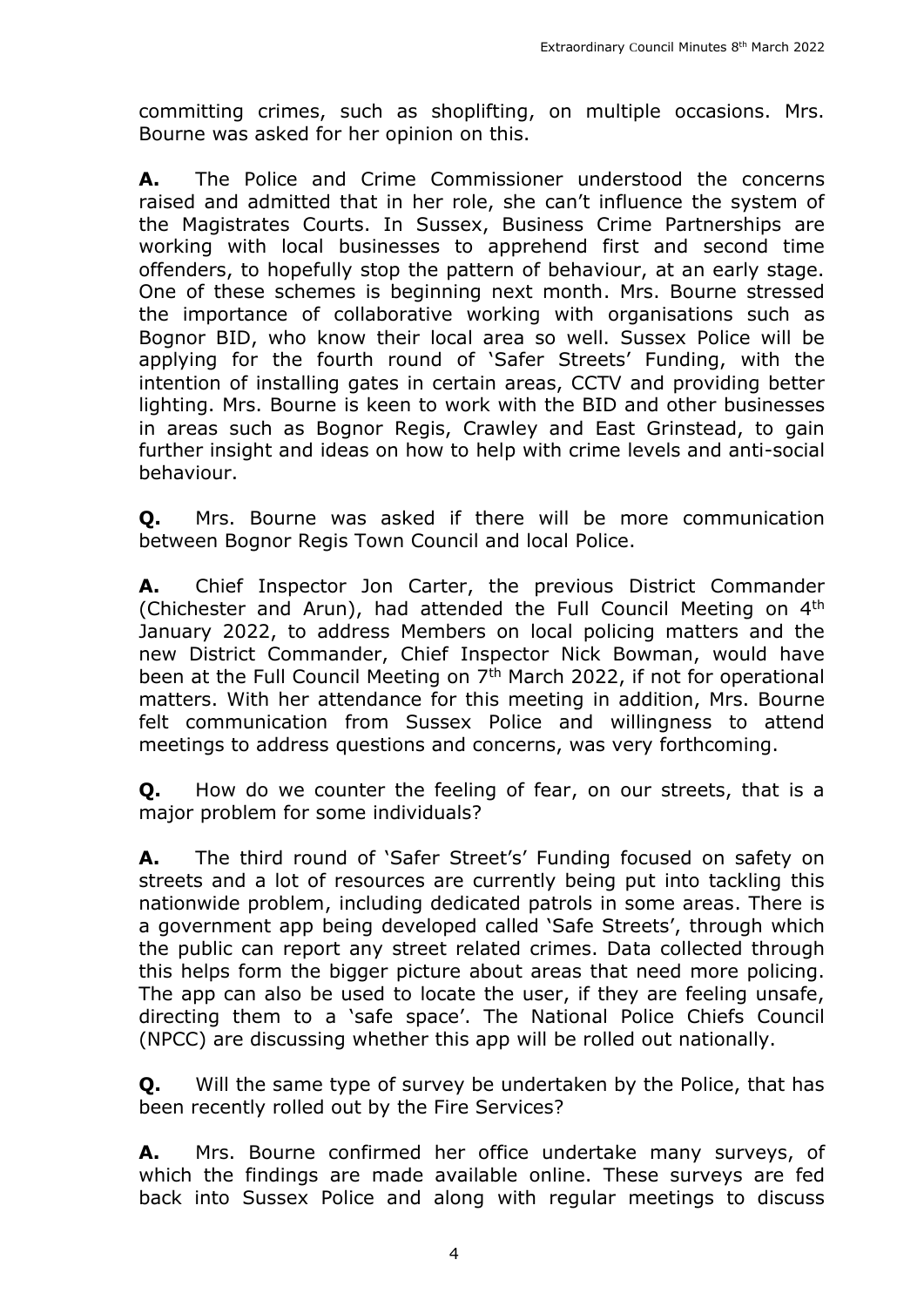issues with local Councils, such as this, the data collected is used to help form objectives and plans for Sussex Police as well as write the precept.

**Q.** Do you support the principle of all emergency services sharing venues and equipment to save on costs?

**A.** If there was a good business case for the sharing of buildings and equipment, Mrs. Bourne indicated she would be in support of this, as emergency services must always be aware they are spending public money. There are some examples where this is already done and is very successful, but whether this is always appropriate must be looked at on an individual basis.

**Q.** Within Sussex, what is being done to enable women to feel safer when out at night?

**A.** Trauma informed training is currently taking place in numerous night-time economy venues, to help staff, such as doormen, know how to assist anyone in distress. Money has also been focused on training taxi marshals and targeted patrols are present in areas where nightlife is particularly busy. The 'Do the Right Thing' campaign is currently active, aiming to educate men and help them call out misogynistic behaviours. Fronted by four well-known Sussex male figures, the campaign saw great success over the Christmas period, with men able to access the online site and get advice. As well as this campaign, more training is taking place in schools, to teach children healthy relationships at a younger age, to hopefully prevent certain behaviours becoming 'normalised'.

#### *Cllr. Mrs. Warr left the Meeting*

**Q.** Within Sussex, what is being done as a deterrent against vandalism and disruptive behaviour in Town Centres by young people?

**A.** The biggest deterrent to help to crackdown on these behaviours is by making sure any crimes, including vandalism, shoplifting etc is reported, so action can be taken. The new District Commander, Chief Inspector Nick Bowman, is aware of the current issues and hopefully will be able to arrange a date to address members soon.

**Q.** Are Sussex Police currently recruiting?

**A.** Sussex Police are continuing to recruit, and do so usually four times a year, with around 70-80 positions filled, in a variety of positions. Mrs. Bourne reiterated her earlier point that there is another year to go in terms of government recruiting, as well as a year of recruiting within the precept.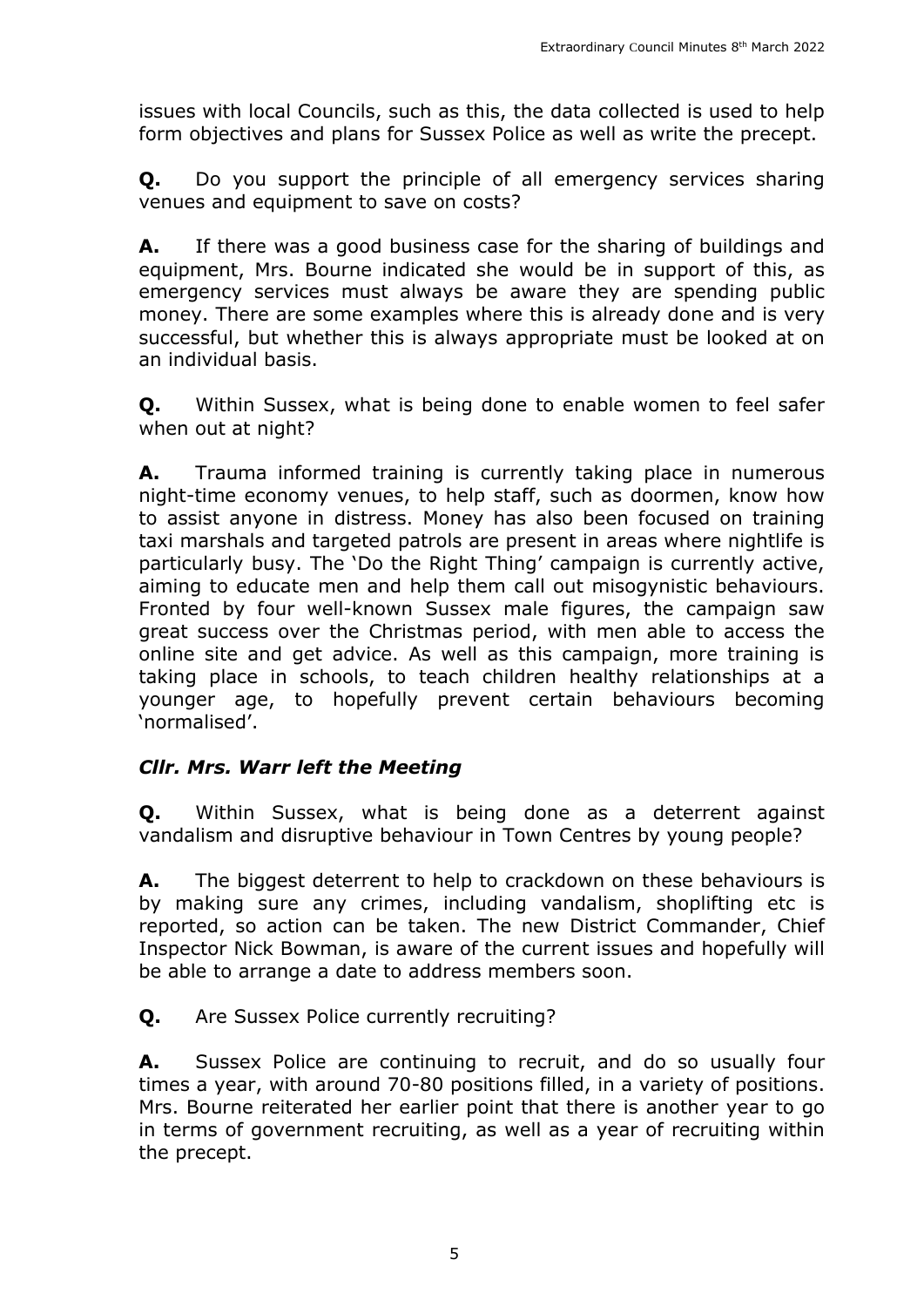**Q.** Are Sussex Police having any difficulty in recruiting new recruits of a suitable calibre?

**A.** Mrs. Bourne confirmed that Sussex Police are very pleased with their new recruits. It was admitted that challenges are created for Sussex Police sometimes keeping their new recruits, as officers can live in Sussex but apply to work for the Metropolitan police, which is sometimes appealing.

**Q.** At a recent Council meeting, Members were informed by Chief Inspector Jon Carter that police powers to enforce anti-social and drinking laws on Bognor Regis railway station were limited, due to the forecourt being private land. However, it also emerged that enforcement of some misdemeanours could be undertaken by the Railway Transport Police. If this is the case, better co-operation between both organisations, could result in better policing of this most complained about area. Will the Police and Crime Commissioner investigate if better co-operation between both organisations could result in better policing on this site?

**A.** Mrs. Bourne informed Members that she was fully aware of the situation at the station, having visited the site a few weeks prior. She confirmed that a meeting had now been arranged between Sussex Police and the Railway Transport Police to ascertain working on a collaborative strategy to improve the levels of policing here. Mrs. Bourne had asked for an update, prior to this meeting, but was yet to receive a response. As such, she will investigate the current situation and if not satisfied that enough action is being taken, will escalate this matter further in her role as Police and Crime Commissioner.

#### *Cllr. Smith left the Meeting*

**Q.** Mrs. Bourne was asked to confirm if Bognor Regis still have 'Special Constables'. If so, could they assist the PCSO's in the Town, at least during the daytime, at weekends and during the week if possible? Is it correct that 'Special Constables' have more powers than PCSO's, which could therefore be more of a deterrent to shoplifting, unsociable behaviour within our town centre and surrounding areas?

**A.** It was confirmed that 'Special Constables' have the same warranted powers as police officers, but that the position is voluntary. As such, the 'Special Constables' can choose the area they serve, and it could be that there are none (or few) covering the Bognor Regis area at present. The minimum requirement for hours worked in the role is 16 hours per month. Mrs. Bourne commented that recruitment for this position had taken a back seat during Covid but suggested the Town Council may consider leading a recruitment drive to encourage more 'Special Constables' within the Town.

#### *Cllr. Smith returned to the Meeting*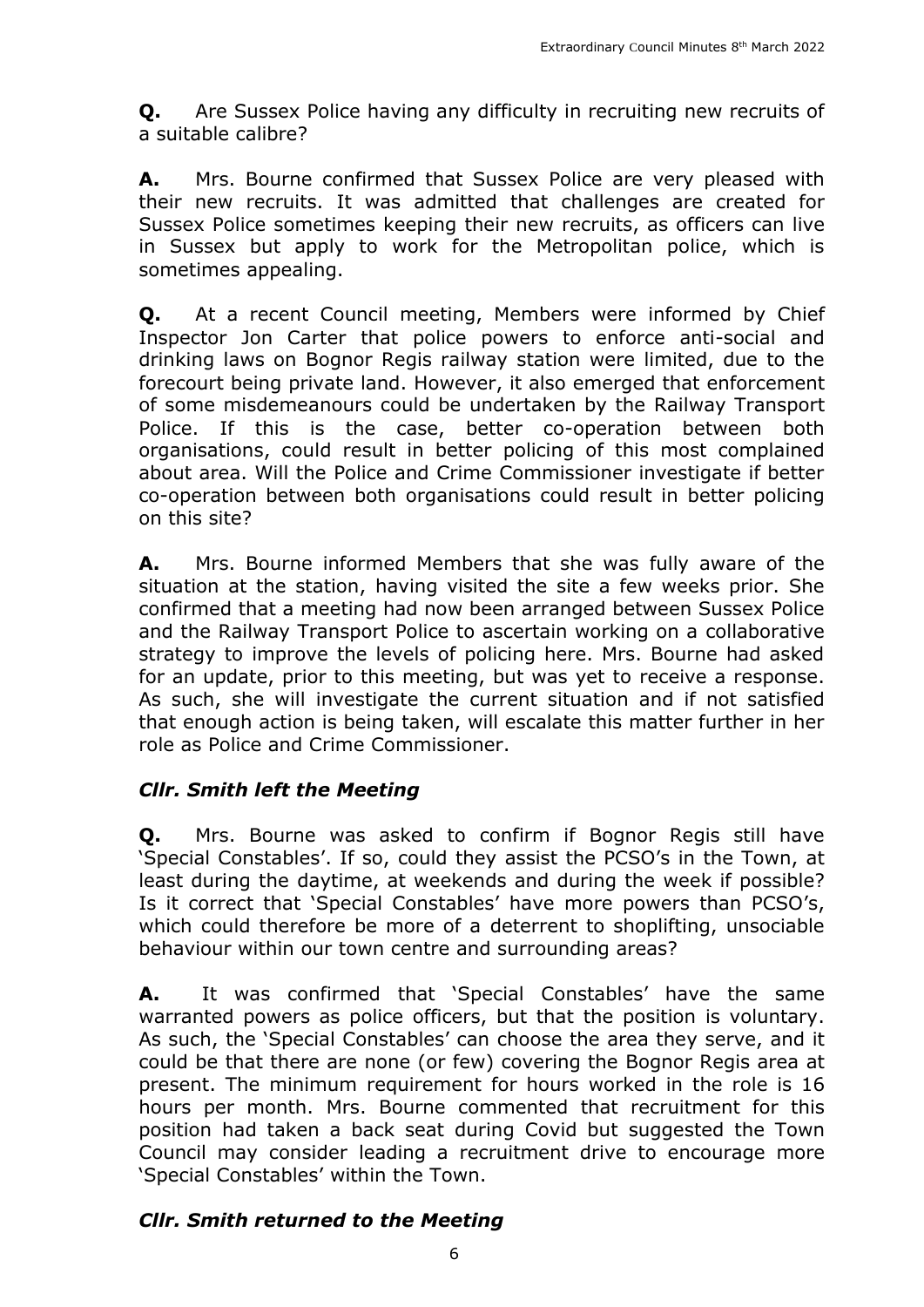**Q.** The subject of youth services is always an issue in Bognor Regis. The Police and Crime Commissioner was asked if she could confirm that Sussex Police are 100% supportive of the youth venues in the Bognor Regis area?

**A.** Sussex Police are extremely supportive of youth provision. Mrs. Bourne informed that there are two openings a year for youth services to apply for the 'Safer in Sussex Community Fund', with the next round opening in April. Many local youth services have benefited from this funding stream.

**Q.** West Sussex County Council (WSCC) are closing two venues which local youth organisations are bidding to take over, would Sussex Police support these organisations with funding?

**A.** Unfortunately, Sussex Police cannot use their budget on purchasing the buildings, as the overall budget of Sussex Police is very tight and must be used for policing matters. Help with funding of equipment and smaller purchases could be applied for, as indicated in the previous question. Mrs. Bourne's office can be approached directly, to see if any further help can be sought.

**Q.** Are there examples of Sussex Police financially supporting youth services/venues in the town?

**A.** Mrs. Bourne confirmed that through funding streams, grants had been awarded to several youth services in and around Bognor Regis. These included Bognor Regis Youth Football Club, disability charity 'Kangaroos', Littlehampton Foodbank, 39 Youth Club and UCAN Spray.

**O.** Who would be the correct contact within the service to discuss youth services with?

**A.** The Sussex Police and Crime Commissioner confirmed her office would always be willing to help where possible. The Community Safety Partnership at Arun District Council may also prove a useful contact.

**Q.** One Member asked whether there was supportive evidence of a higher proportion of violent crimes toward women and girls in the Town, or whether the Police and Crime Commissioner felt this was perhaps a reaction to the Sarah Everard criminal case?

**A.** Sussex, in comparison to many other counties, has a lower level of criminal offences toward women and girls, on average receiving 4-5 reports of serious sexual assault across the county on a daily basis. Since the Sarah Everard case, there has been a lot of evidence gathering, to assess whether women and girls feel safe. Practical tips and ideas are shared through online forums and apps, as well as national websites where victims can share their stories. The widespread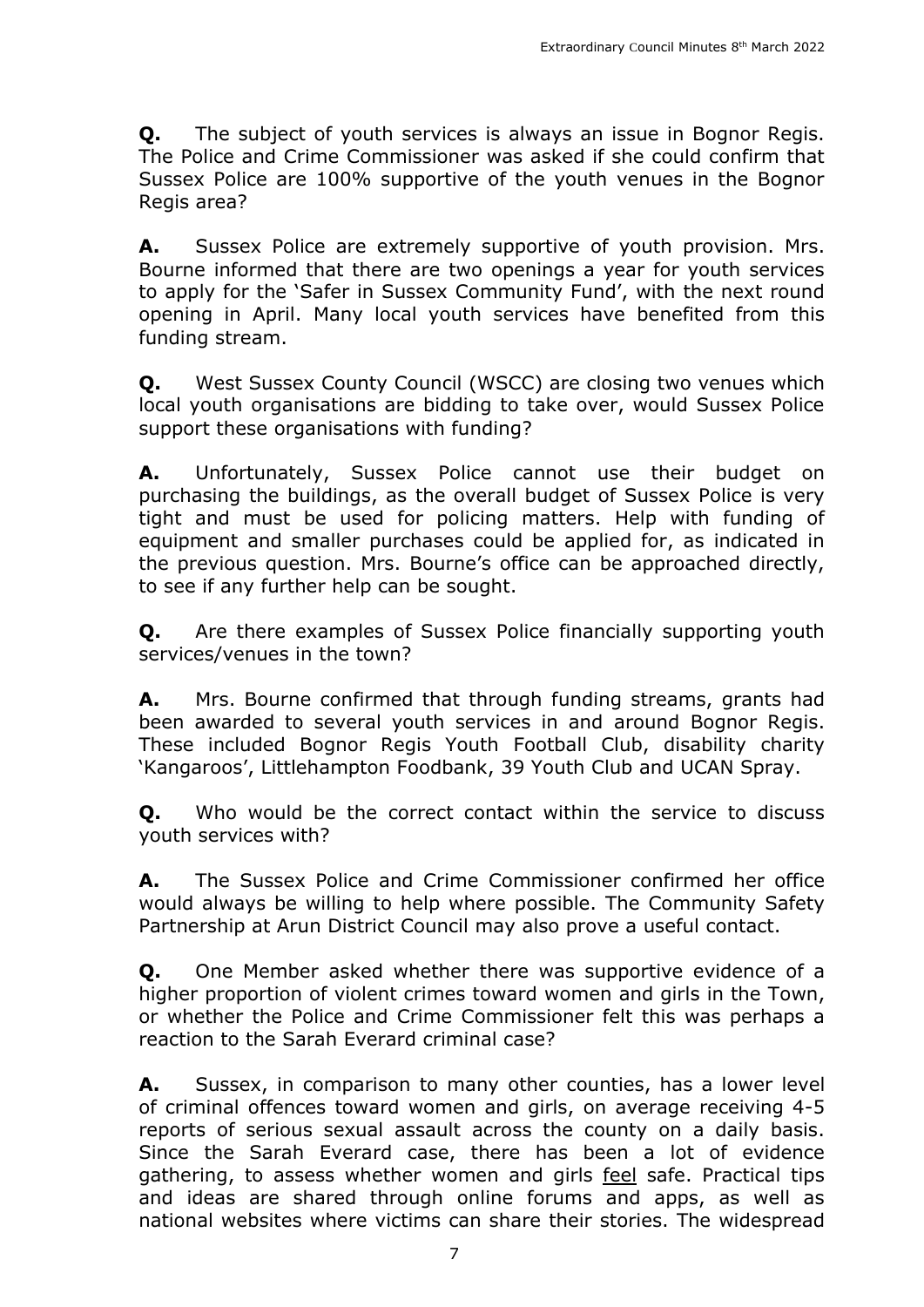thoughts from the women Mrs. Bourne has spoken to, is that they want misogynistic behaviours to change and that any data and subsequent positive outcomes delivered as part of this, can only be of benefit in helping to combat these crimes.

**Q.** Is there any update on 'Operation Space' currently running in Bognor Regis?

**A.** Mrs. Bourne will provide an update on the operation through the Town Clerk.

**Q.** Have 'Safe Space' taken on board the hidden disability lanyard scheme?

**A.** A chosen group of officers within Sussex Police (champions), receive regular training on the scheme, which Mrs. Bourne believes is then shared through the force. The Policing College is responsible for new training and setting out these priorities.

**Q.** Disappointment was expressed by a Member that policing numbers for 2010 are seemingly being aspired to rather than trying to improve on these and looking forward. The Police and Crime Commissioner was asked for her justification for this.

**A.** Mrs. Bourne informed Members that when she joined Sussex Police in 2012, policing numbers in the county were at their highest. Mrs. Bourne strongly emphasised however, that policing has changed dramatically over the last ten years, with online fraud, malware and cybercrimes (which make up 40% of all crimes reported), having changed the way police are not only trained, but making the role of a police officer two pronged, with time having to be split between the digital side to policing as well as physical presence on the streets. On average, when over 75's are defrauded, they lose approximately £25,000. Mrs. Bourne stated this alone shows how serious the digital side of the job now is, inevitably requiring extra resources. Mrs. Bourne was however proud to report that Sussex Police, along with Surrey Police, are the first in the country to set up a dedicated 'Cyber Force', looking at innovative ways of tackling online crime.

**Q.** With the precept raised, what value for money do Sussex Police offer the county it serves?

**A.** Mrs. Bourne reported that Sussex Police does have the 7<sup>th</sup> lowest precept in the country and that when the precept is raised, she wants to know what services and benefits the public will receive with the extra spend. Mrs. Bourne stated that some areas in the north of England do receive significantly larger budgets than Sussex Police. If Sussex Police had this same budget, approximately 500 extra officers could be patrolling our streets in the county. Lastly for transparency, Mrs.